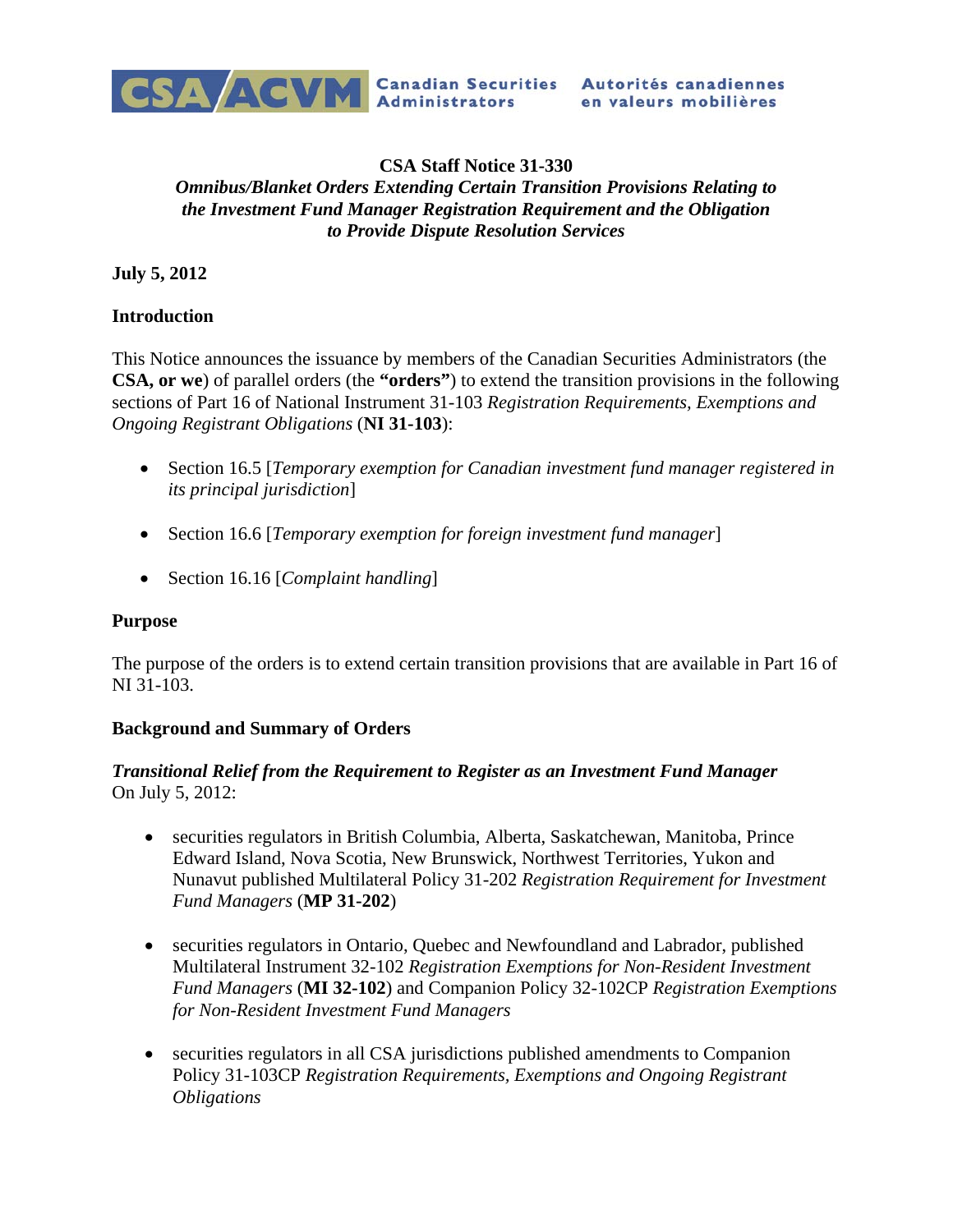These new and amended instruments and policies relating to the registration of investment fund managers come into effect on September 28, 2012, subject in certain jurisdictions to necessary approvals. You can find more information about each of these policies and instruments in the Notices accompanying the publication of MP 31-202 and MI 32-102.

Sections 16.5 and 16.6 of NI 31-103 provide temporary exemptions for certain investment fund managers from the investment fund manager registration requirement that expire on September 28, 2012. These exemptions are available to investment fund managers that are registered, or have applied for registration, in the jurisdiction of Canada in which their head office is located and investment fund managers that do not have a head office in Canada. In order to provide additional time for affected investment fund managers to comply with these new and amended instruments and policies relating to the registration requirements described above, the CSA is extending the duration of these temporary exemptions.

As a result of these extensions, investment fund managers registered in the jurisdiction of Canada in which their head office is located and investment fund managers that do not have a head office in Canada now have until December 31, 2012 to apply for registration.

## *Transitional Relief from the Requirement to Provide Dispute Resolution Services Prescribed by Section 13.16 of NI 31-103*

The CSA is currently reviewing the dispute resolution provisions in NI 31-103 and may publish proposed amendments for comment in the future.

Section 16.16 of NI 31-103 provides a temporary exemption for registrants from the requirements of section 13.16 of NI 31-103 that require registered firms to make independent dispute resolution or mediation services available to clients. The temporary exemption in section 16.16, which does not apply in Quebec by reason of the existing regime in that jurisdiction, expires on September 28, 2012. Since we are considering publishing proposed amendments to the dispute resolution provisions in section 13.16 of NI 31-103 for comment, CSA members are extending this temporary exemption until the earlier of September 28, 2014 or the coming into effect of amendments to section 13.16 of NI 31-103. This order will not apply in Quebec.

### **Questions**

If you have questions about this Notice or the orders, please direct them to any of the following:

Lindy Bremner Senior Legal Counsel, Capital Markets Regulation British Columbia Securities Commission Tel: 604-899-6678 Fax: 1-800-373-6393 lbremner@bcsc.bc.ca

Navdeep Gill Manager, Registration Alberta Securities Commission Tel: 403-355-9043 navdeep.gill@asc.ca